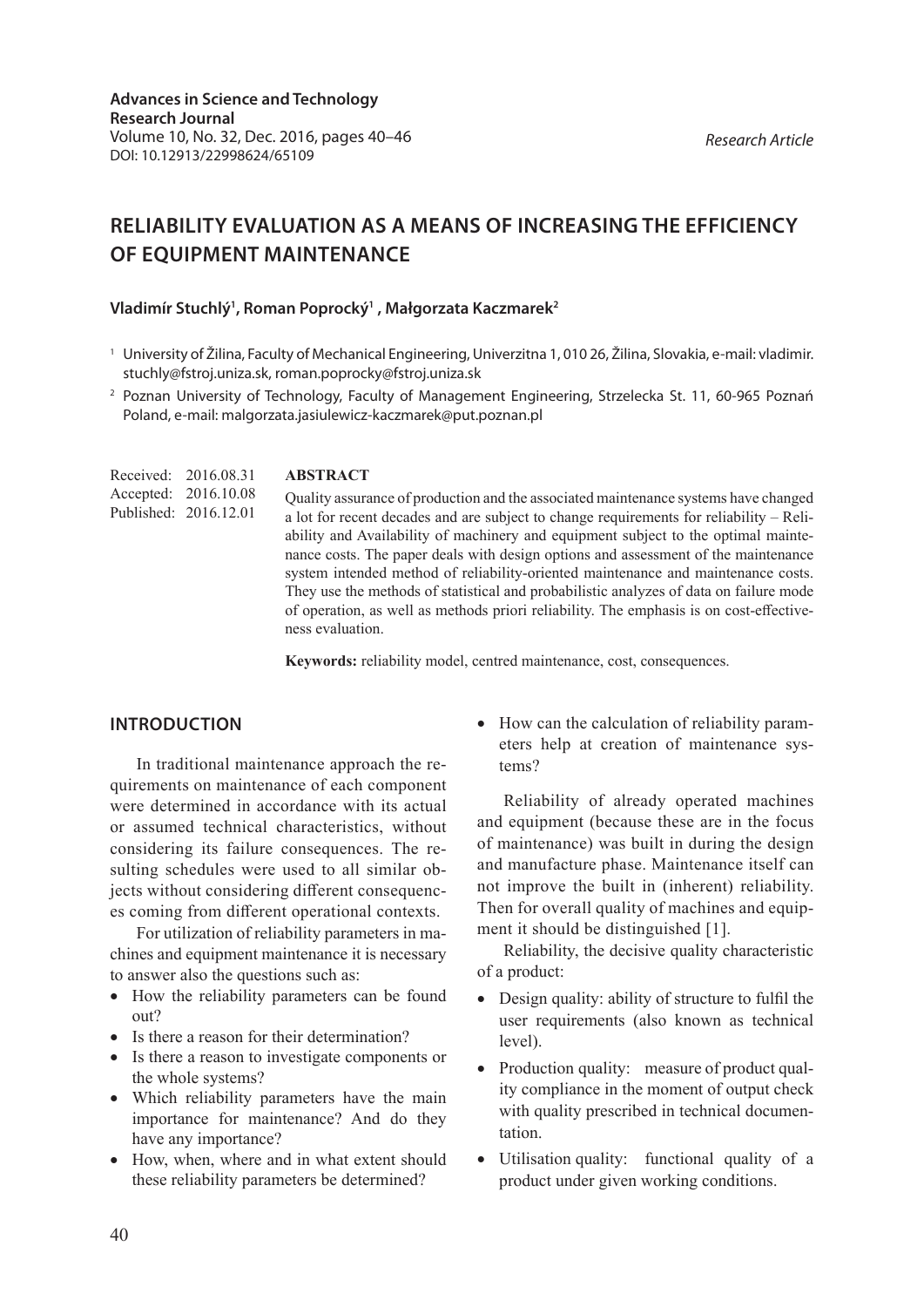From long-term experience in engineering it is evident that the machines reliability can be improved by:

- Selection of better (but more expensive) components,
- Increase of reliability of functionally linked components,
- Reducing the number of components that are functional in series (serial systems),
- By redundancy (component or total) of less reliable components,
- Running-in, avoiding the initial failures,
- By protection against damaging effects (trained operators, suitable operational conditions etc.).

Reliability theory studies rules of failure in objects (in general of machines an equipment) and methods of their prediction, it searches possibilities of increasing reliability of objects in all stages of their designing and utilization. It deals with quantitative reliability parameters, economic and effectiveness characteristics.

In the paper procedures, solutions, reliability calculation methods and their use for maintenance are presented as they were elaborated at the Faculty of Mechanical Engineering, University of Zilina.

# **STATISTICAL AND PARAMETRIC RELIABILITY OF ELEMENTS**

In the reliability theory we look at failures in a mathematical-statistical way as random phenomena because we are not able to reliably determine in advance the moment of occurrence of a failure and its extent because of the complexity of phenomena related to failure. Reliability analyses are conducted especially in the stage of concept definition, in the stage of designing and development and I the stage of operation and maintenance on different levels of structure breakdown for evaluation and estimation of reliability parameters of an object (element or system).

Analytic methods enable evaluation of qualitative characteristics and estimate parameters (for example failure rate, MTTF, MTBF, reliability probability (failure-free operation), coefficients of stabile availability) that characterise predicted long-term operational behaviour of objects. To ensure proper elaboration of complex or multi function systems it can be necessary to consider several complementary analytical methods. Among complementary actions there are: investigation

of a system, determination of week points and unbalances, critical or high risky failure modes, consideration problems of system interfaces, failsafe abilities and mechanisms etc. Development of alternative methods for reliability improvement (for example distribution of requirements on redundancy, monitoring of parameters, failure detection, procedures of systems reconfiguration, maintainability, exchangeability of spare parts and procedures of repairs) should be considered as well. For alternative designs elaboration of optimisation studies from the costs and profit point of view and evaluation of proposed designs should be done.

For quantitative evaluation of reliability, criteria (quantitative indicators) were defined and their numerical values for a certain product we call as a reliability characteristic. Long term behaviour in operation of repairable system is very much affected by system maintainability as well as by maintenance strategy. Availability indicator is suitable indicator for evaluation of influence of maintenance on system reliability.

Available stochastic reliability models can be expressed on the base of detailed knowledge of behaviour of given set of objects in operation. They must enable generalisation of the obtained findings also on other similar objects that were not directly subject of investigation [1].

Implementation of statistic methods has irreplaceable subsystems as follows:

- System of information collection on operational reliability;
- System of selection, use and primary analysis of evaluated sample of objects;
- System of quantification of reliability indicators (parameters) of elements of objects;
- System of quantification of object's reliability as a system;
- System of consequent technical analysis and implementation of obtained knowledge in operation, maintenance etc.

The most suitable theoretical model that optimally characterises reliability of engineering products is Weibull model in particular because in its generality covers practically majority of possible courses of random quantities that can occur during solution of objects reliability. Random quantity X will have Weibull distribution (three parameters).

On this basis 5 fundamental reliability parameters (indicators) are defined: failure probability  $Q(t)$ , reliability probability  $R(t)$ , failure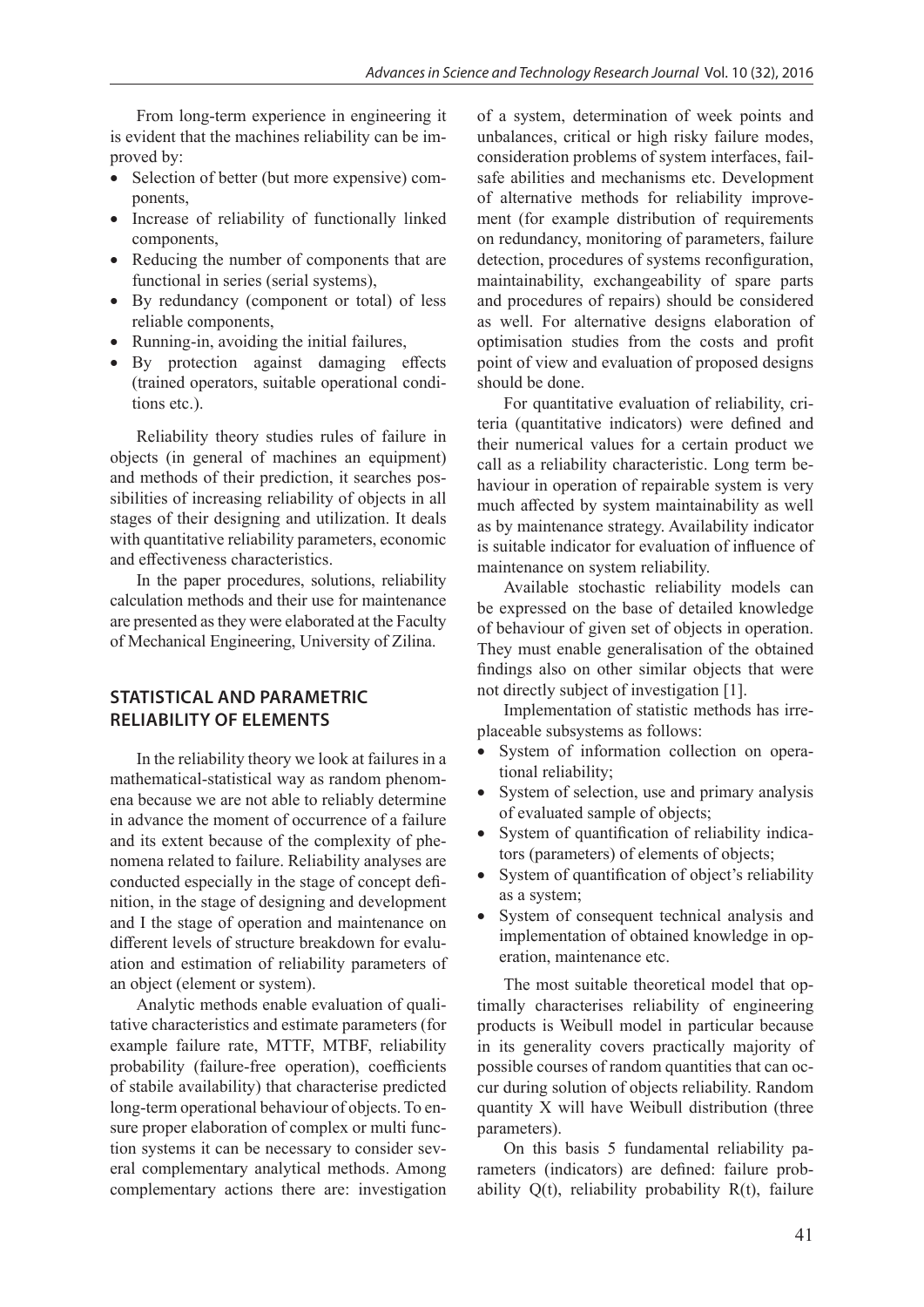

**Fig. 1.** Forming of time to failure distribution law



**Fig. 2.** Model of forming of gradual failure (generalised model)

rate  $\lambda(t)$ , failure density f(t), Mean time to failure. Indicators of parametric reliability are same as for statistic reliability and can be calculated in accordance with the selected model of parameter change course (Fig. 1, Fig. 2).

For calculations of indicators of parametric reliability, it is necessary to determine equation of parameter change with initial value and regression coefficient as a velocity of its change by use of suitable method. Models and calculation of R(T) are presented in Table 1 [1].

Additional work load from data evaluation because of their extent, what nowadays cannot be done without information technology and in most cases it is again question of information system, automation of data collection, etc.

However, information collection can not be done for all machines and equipment and there must be criteria for selection of critical equipment. Analysis of operational and maintenance information reveals criticality of equipment from the point of view of production losses, maintenance costs, availability and low value of Tstr (MTTF).

Proposal of maintenance system can be divided into the individual steps:

- 1. Determination of reliability indicators of components.
- 2. Determination of the optimal times (intervals) of components operation between carrying out the planned maintenance work. This is

| Equation of parameter change course       | Reliability probability (probability of failure-free operation)                                                             |
|-------------------------------------------|-----------------------------------------------------------------------------------------------------------------------------|
| $1. + 2.$<br>$Y(T) = a + k \cdot t$       | $R(T) = 0.5 + \Phi \left( \frac{Y_{\text{max}} - Y_0 - v_{\text{str}} \cdot T}{T \cdot \sigma} \right)$                     |
| 3.<br>$Y(T) = a_{str} + k \cdot t$        | $R(T) = 0.5 + \Phi \left( \frac{Y_{\text{max}} - a_{\text{str}} - v \cdot T}{\sigma_{\text{max}}} \right)$                  |
| 4.<br>$Y(T) = a \cdot \exp(-v_x \cdot t)$ | $R(T) = 0.5 + \Phi \left( \frac{\ln Y_0 - \ln Y_{\text{max}} - v_{\text{xstr}} \cdot T}{T \cdot \sigma_{\text{u}}} \right)$ |
| 5.<br>$Y(T) = a_{str} + k \cdot t$        | $R(T) = 0.5 + \Phi \left( \frac{\ln Y_0 - \ln Y_{\text{max}} - v_x \cdot T}{\sigma} \right)$                                |
| 6.<br>$Y(T) = a_{\text{at}} + k \cdot t$  | $R(T) = 0.5 + \Phi \left[ \frac{Y_{\text{max}} - Y_0 - v_{str} \cdot T}{\sqrt{\sigma^2 + \sigma^2 \cdot T^2}} \right]$      |
| where * is Laplace function.              |                                                                                                                             |

**Table 1.** Formulae for calculation of parametric reliability according to equation of parameter change course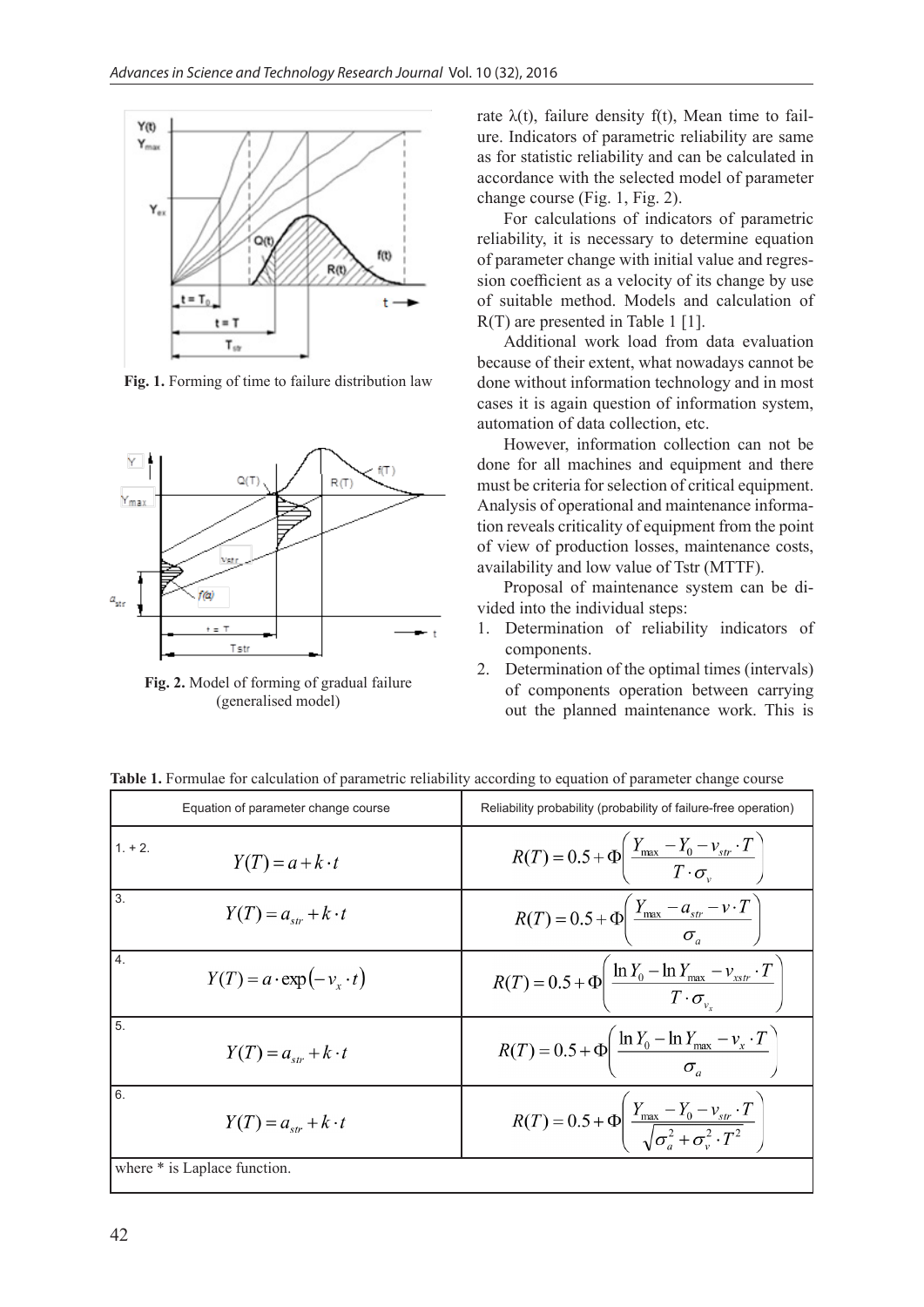based on component's reliability and costs for preventive and corrective maintenance works.

3. Proposal of the maintenance system. This is based on determined times (intervals) of components' operation and corresponding maintenance costs.

# **OPTIMISATION RELIABILITY MODEL OF MAINTENANCE INTERVALS**

Time to repair can be determined for components reliability of which we know, by different approach for statistic or for parametric reliability.

To ensure the required reliability level, planned preventive repairs are carried out after predetermined mileage L (km) run? During these repairs preventive works, failure finding and restoring of failed components. For simplifying the mathematical model we assume that duration of repair is small compared to up-time (operation without failures).

Because of carrying out the repairs operation time of components will have a cut distribution f'(l) with mean value L'str . Value L'str depends on degree of cut, that is value of selected interval between repairs L (Fig. 3).

Probability of failure of a component during the interval L (km), that is probability of corrective (unplanned) repair of the component is [1].

The task of determination of optimum interval between repairs leads to determination of such an interval L between planned repairs in which the total costs for keeping objects in failure-free state will be minimum.

We will determine overall costs connected with restoring failed components of i-th subsystem during the interval L' (km); for this we will use designation:



- $C_{N}$  mean value of costs connected with restoring of failed component of i-th subsystem in corrective repair when besides costs for repair itself the production and other induced losses should be included.
- $C_p$  mean value of costs of component of i-th subsystem in preventive repair.

After using this designation for mean values, the costs for maintenance in intervals L' (km) will be calculated using the following formula in such a way that M is a mean value of costs for restoring of one component of i-th subsystem for the interval Lstr (km) in the ratio of costs for preventive and corrective maintenance:

$$
M = \int_{\frac{L}{c}}^{\infty} \frac{R(l).dl}{[R(l).dl} \cdot [1 - (1 - p).R(L)] \tag{1}
$$

where:  $p = CP / CN - ratio$  of costs for components maintenance in preventive (planned) to corrective maintenance. Condition CP / CN is assumed; then values of p is within the interval  $0 \le p * 1$ .

From (1) it concludes that M is function of selected interval between repairs L and depend on the type and parameters of distribution of time to failure and also on ration of costs p. For analysis of solution of function M it is necessary to fund analytical expression for various types (most commonly used) of distribution of time to repair.

For Weibull distribution [7]:

$$
M = \frac{\Gamma\left(1 + \frac{1}{b}\right) \cdot \left[1 - (1 - p) \cdot e^{-\theta_e^b}\right]}{\int\limits_{0}^{a} e^{-\theta_e^b} \cdot d\theta_e}
$$
 (2)

For analysis of the formula (5) we use graphic interpretation of  $U = v(*e, p, b)$  in the Figure 4 for  $b = 3.43$  and for various values of p.

#### **RELIABILITY CENTERED MAINTENANCE**

Because of inaccessibility of the data from operation of railway vehicles (but in general all machines) it is not possible to use fully the meth-**Fig. 3.** Interval between repairs L ods of a posteriori reliability for creation of con-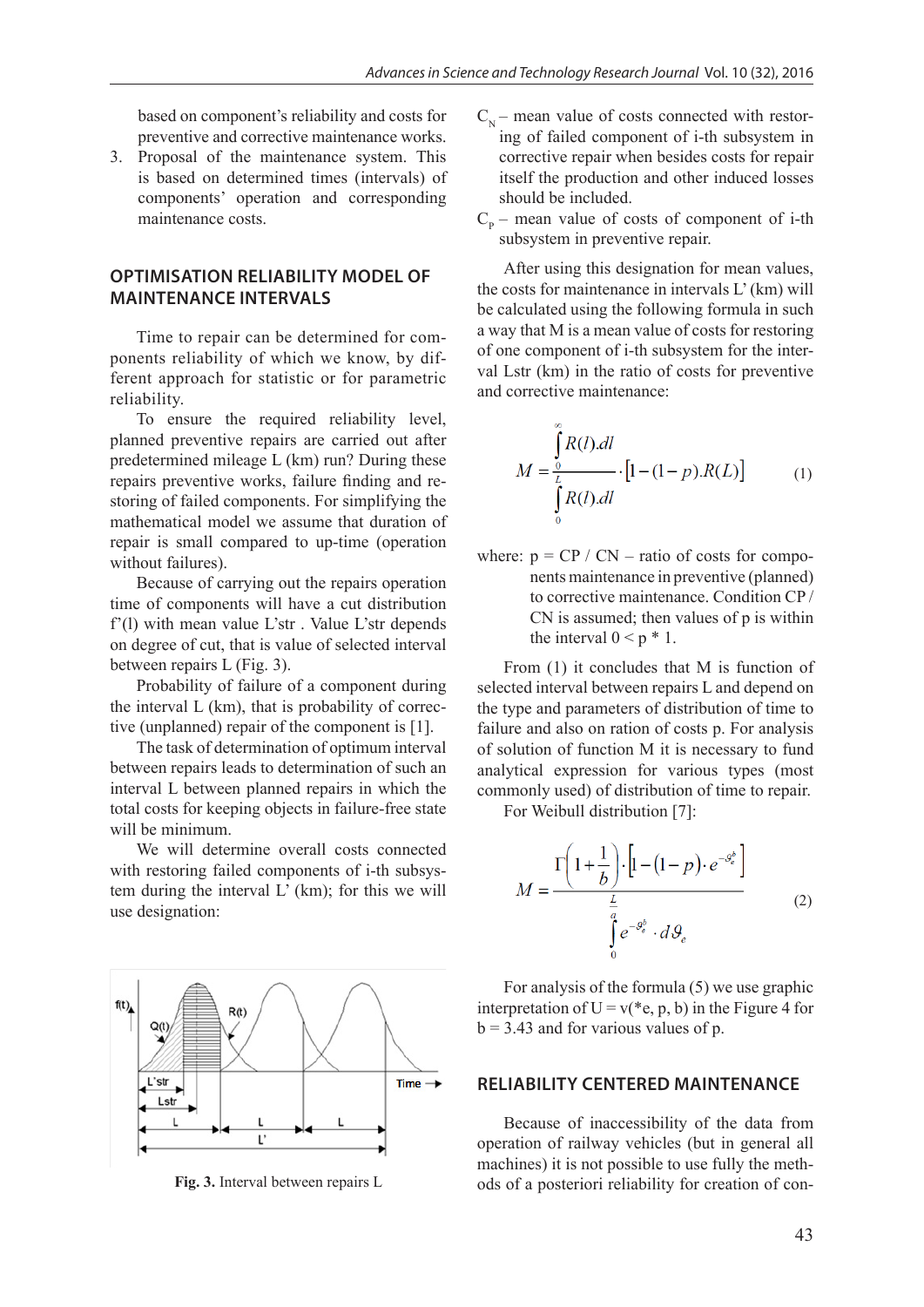

**Fig. 4.** Course of relative costs M for Weibull probability distribution with b=3.43

tent and extent of maintenance. So for the determination of content and extent of maintenance of bogie series GP 200 we used the method RCMII [7, 9, 10, 11].

#### **Bogie GP 200**

Main technical parameters of the bogie (Fig. 5):

- Wheel base 2600 mm.
- Wight of the bogie (depending on variant) in the range of  $5400 - 6035$  kg,
- Years of manufacture 1984 –1990,
- Rail gauge 1435 mm,
- Minimum curve radius R 150 m,
- Maximum speed 120 km/h, (200 km/h for special variants),
- Wheel sets with solid wheels, 0 920 mm,



**Fig. 5.** Bogie GP 200: Bogie frame (1 - longitudinal beam, 2 - crossbeam, 3 - stop for reduction transverse clearance in curve), journal box and suspension (4 - primary suspension spring, 5 - longitudinal wheel set link, 6 - earthing FROST), support of the vehicle body on a bogie (7 - side slide bearing, 8 - silent block for kingpin), secondary suspension (9 - bolster, 10 - secondary suspension springs, 11 - support of secondary suspension, 12 - longitudinal link of bolster, brake (13 - brake disc, 14 - brake unit) **Fig. 6.** Distribution of failure modes of Bogie 200

- Minimum diameter of worn wheel 0 854 mm,
- Diameter of disc brake 0 590 mm,
- Max load on the bogie 235 kN,
- Bogies on wagons without central electric supply are equipped with 3-phase alternator driven from axle.

We have worked-out FMEA of bogie series GP 200 in the software APIS PRO 6.0 with the criticality analysis, including functional and failure nets. (The software is being used at the Department of transport and handling machines).

In total 178 failure modes of bogie GP 200 were analysed (faults – formally failure causes and consequences) using the RCM II decision sheets. From the analyses it concluded that during the functional loss caused by failure under operational conditions (evaluation in column H – Figure 6) the failure is evident (No Hidden) in 57 cases, (32.02%) and hidden failure is in 121 cases (67.98%).

From evident failures, 56 function failures (98,25%)can cause injury or death (failures in column  $S -$  Safety) and 1 function failure (1.75%) can cause operational consequences (column 0 in figure 6). The overall overview of failure modes distribution is in Fig. 6.

Further on, within the RCM decision sheets the preventive tasks were analysed in column H1/ S1/01/N1 used for an analysis whether appropriate task for technical condition identification can be used, which enables early prediction of failure occurrence and by that avoiding its consequences. We found 162 tasks technically feasible (suitable) for prediction (92.6%) and 13 which are not technically feasible (7.4%) out of 175 failures considered in this analysis.

Preventive tasks in column H2/S2/02/N2 that are used for analysis whether it is possible to find suitable restoration tasks that would prevent fail-

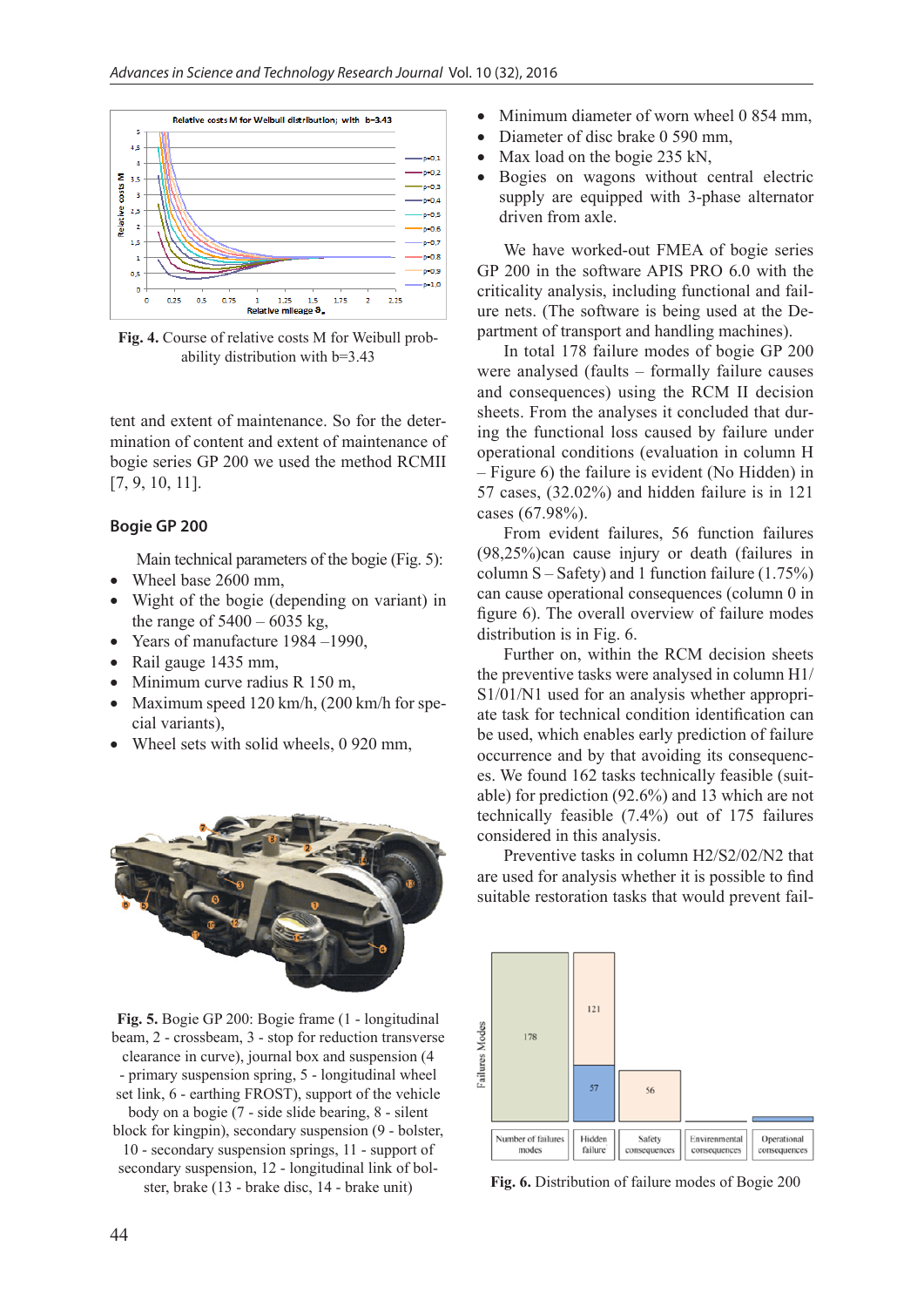

**Fig. 7.** Distribution of maintenance tasks for Bogie GP 200

ure occurrence – out of 14 tasks 12 are feasible (85,7 %) and 2 are not feasible (14,3 %).

Preventive tasks in column H3/S3/03/N3, used for analysis of possibility to find suitable discard task that prevents failure occurrence was found in 2 cases as technically feasible.

In complementary questions in column H4 in RCM II decision sheet, no technically feasible task that is reasonable to carry it out was found.

3 failure modes, out of total 178 recognised, require different solutions and they were not considered in this analysis – Fig. 7.

Based on FMEA analysis of bogie GP 200 and evaluation of RCM sheets for individual components of the bogie GP 200, the technical evaluation points in some case at insubstantiality of maintenance tasks during predetermined maintenance carried out according to current regulations given by the operator of railway vehicle with bogie GP 200. According to the FMEA and RCM II evaluation, safe operation ot boogie GP 200 provides space for extending the time between executions or maintenance tasks. This fact may significantly enable better utilisation of components of bogie GP 200 to their limit values and from the economic point of view can reduce the costs for maintenance of the bogie.

## **CONCLUSIONS**

Reliability, in the general concept, is seen as stability of performance over a specified time and under given conditions of use. Dependability, in the narrower concept (Fig. 9) is an emergency as determined by three factors: reliability, maintainability and maintenance support. With the addition of security are referred to as RAMS [1, 3, 4, 5].

Great attention is dedicated to reliability and availability, maintenance, evaluation, maintainability, less maintenance and maintenance support. The big downside is the assessment of these country-ness posteriori. Built negative values in the product cannot improve maintenance.

This loophole should largely eliminate maintainability studies in the pre and post-stage smallscale product design and its relationship to other tasks to ensure maintainability and maintenancetion. Maintainability studies objectives are:

- manage the design decision;
- predict maintainability quantitative characteristics of the object;
- identify any changes in the building design or requirements, or both, if they are necessary to meet the operational requirements under the current restrictions.

Maintainability studies must be developed and combined with the design process, so that you hovel-established system operational requirements. To ensure the satisfaction of those require-



**Fig. 8.** Dependability in the narrow and broadest definition